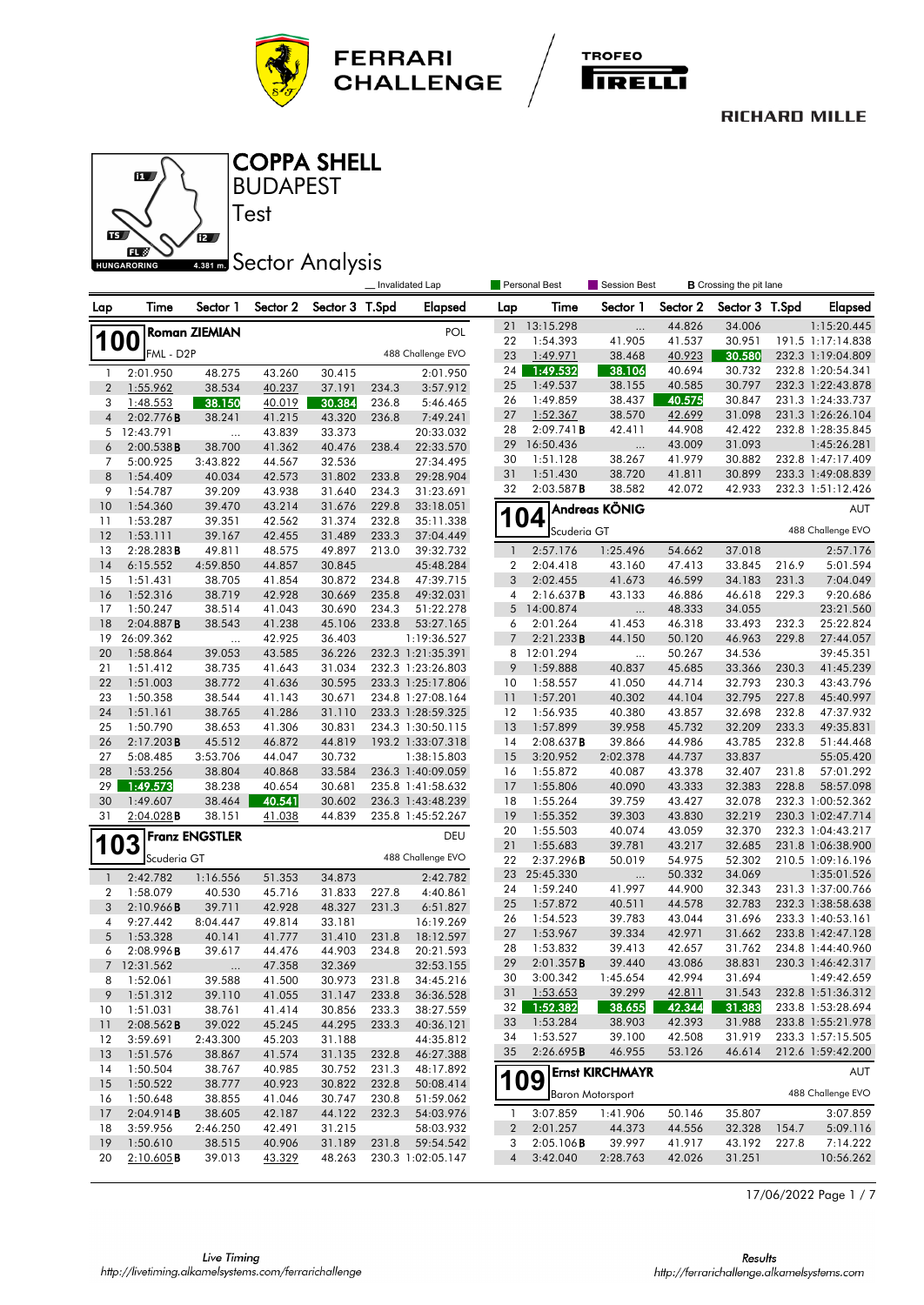





**BUDAPEST** COPPA SHELL

Test

# **Sector Analysis**

|                              |                                 |                                 |                  |                  |                | Invalidated Lap                  |                  | Personal Best          | Session Best<br><b>B</b> Crossing the pit lane |                  |                  |       |                                        |
|------------------------------|---------------------------------|---------------------------------|------------------|------------------|----------------|----------------------------------|------------------|------------------------|------------------------------------------------|------------------|------------------|-------|----------------------------------------|
| Lap                          | Time                            | Sector 1                        | Sector 2         | Sector 3         | T.Spd          | <b>Elapsed</b>                   | Lap              | Time                   | Sector 1                                       | Sector 2         | Sector 3         | T.Spd | <b>Elapsed</b>                         |
| 5                            | 1:50.617                        | 38.850                          | 40.711           | 31.056           | 229.8          | 12:46.879                        | 14               | 2:00.292B              | 38.908                                         | 41.343           | 40.041           | 232.8 | 43:31.846                              |
| 6                            | 1:50.303                        | 38.813                          | 40.731           | 30.759           | 232.3          | 14:37.182                        | 15               | 7:22.524               | 6:05.363                                       | 44.348           | 32.813           |       | 50:54.370                              |
| 7                            | 2:08.054                        | 41.318                          | 44.091           | 42.645           | 228.3          | 16:45.236                        | 16               | 1:59.279B              | 38.835                                         | 42.726           | 37.718           | 231.3 | 52:53.649                              |
| 8                            | 2:00.815B                       | 41.079                          | 43.176           | 36.560           | 203.8          | 18:46.051                        | 17               | 6:40.250               | 5:23.733                                       | 44.825           | 31.692           |       | 59:33.899                              |
| 9                            | 10:32.545                       | 9:11.055                        | 47.569           | 33.921           |                | 29:18.596                        | 18               | 1:58.111               | 40.561                                         | 43.719           | 33.831           |       | 234.3 1:01:32.010                      |
| 10                           | 1:57.546                        | 40.283                          | 44.294           | 32.969           | 225.0          | 31:16.142                        | 19               | 1:54.364               | 40.031                                         | 42.123           | 32.210           |       | 234.3 1:03:26.374                      |
| 11                           | 1:54.273                        | 39.532                          | 43.184           | 31.557           | 231.8          | 33:10.415                        | 20               | 2:21.472B              | 39.962                                         | 41.679           | 59.831           |       | 233.3 1:05:47.846                      |
| 12                           | 1:53.940                        | 39.531                          | 42.752           | 31.657           | 232.3          | 35:04.355                        | 21               | 21:03.984              |                                                | 49.952           | 33.166           |       | 1:26:51.830                            |
| 13<br>14                     | 1:52.714<br>1:52.437            | 39.393<br>38.909                | 42.068<br>42.179 | 31.253<br>31.349 | 232.3<br>232.8 | 36:57.069<br>38:49.506           | 22<br>23         | 2:02.578<br>2:05.838B  | 41.467<br>39.870                               | 45.375<br>42.638 | 35.736<br>43.330 |       | 233.3 1:28:54.408<br>233.8 1:31:00.246 |
| 15                           | 2:05.629B                       | 38.976                          | 42.537           | 44.116           | 231.3          | 40:55.135                        | 24               | 2:58.818               | 1:42.721                                       | 44.042           | 32.055           |       | 1:33:59.064                            |
| 16                           | 7:53.313                        | 6:39.472                        | 42.585           | 31.256           |                | 48:48.448                        | 25               | 2:05.424               | 38.946                                         | 54.974           | 31.504           |       | 235.8 1:36:04.488                      |
| 17                           | 1:50.491                        | 38.695                          | 41.073           | 30.723           | 228.8          | 50:38.939                        | 26               | 1:52.919               | 39.089                                         |                  |                  |       | 235.3 1:37:57.407                      |
| 18                           | 1:56.132B                       | 38.816                          | 41.399           | 35.917           | 229.8          | 52:35.071                        | 27               | 1:52.895               | 39.328                                         |                  |                  |       | 234.8 1:39:50.302                      |
| 19                           | 9:20.841                        | 8:05.866                        | 43.441           | 31.534           |                | 1:01:55.912                      | 28               | 1:52.577               | 39.699                                         |                  |                  |       | 234.8 1:41:42.879                      |
| 20                           | 1:54.790                        | 39.103                          | 44.406           | 31.281           |                | 231.3 1:03:50.702                | 29               | 1:53.667               | 39.100                                         | 42.095           | 32.472           |       | 234.8 1:43:36.546                      |
| 21                           | 1:55.748                        | 39.111                          | 42.995           | 33.642           |                | 231.8 1:05:46.450                | 30               | 1:52.505               | 39.091                                         | 41.977           | 31.437           |       | 232.8 1:45:29.051                      |
| 22                           | 2:18.385B                       | 39.214                          | 42.912           | 56.259           |                | 230.8 1:08:04.835                | 31               | 2:05.631B              | 39.402                                         | 42.080           | 44.149           |       | 234.8 1:47:34.682                      |
|                              |                                 | <b>Martinus RICHTER</b>         |                  |                  |                | DEU                              |                  |                        | Luis PERUSQUIA                                 |                  |                  |       | <b>MEX</b>                             |
| 1                            |                                 | <b>MERTEL Motorsport Racing</b> |                  |                  |                | 488 Challenge EVO                |                  | 9<br>1<br>Rossocorsa   |                                                |                  |                  |       | 488 Challenge EVO                      |
| $\mathbf{1}$                 | 2:56.102                        | 1:30.024                        | 50.478           | 35.600           |                | 2:56.102                         | 1                | 11:05.730              | 9:22.318                                       | 1:02.862         | 40.550           |       | 11:05.730                              |
| $\overline{2}$               | 1:54.766                        | 40.205                          | 43.007           | 31.554           | 227.4          | 4:50.868                         | $\boldsymbol{2}$ | 2:24.305               | 50.082                                         | 54.262           | 39.961           | 177.0 | 13:30.035                              |
| 3                            | 1:51.939                        | 38.932                          | 42.119           | 30.888           | 231.3          | 6:42.807                         | 3                | 2:18.967               | 47.364                                         | 53.345           | 38.258           | 193.9 | 15:49.002                              |
| $\overline{4}$               | 1:50.788                        | 38.408                          | 41.535           | 30.845           | 233.3          | 8:33.595                         | 4                | 2:26.148               | 45.692                                         | 53.909           | 46.547           | 211.8 | 18:15.150                              |
| 5                            | 1:56.961B                       | 39.020                          | 42.090           | 35.851           | 232.8          | 10:30.556                        | 5                | 2:14.218               | 46.016                                         | 50.940           | 37.262           | 200.4 | 20:29.368                              |
| 6                            | 6:10.066                        | 4:51.120                        | 46.291           | 32.655           |                | 16:40.622                        | 6                | 2:12.323               | 45.757                                         | 50.137           | 36.429           | 218.2 | 22:41.691                              |
| 7                            | 1:56.333                        | 39.689                          | 44.500           | 32.144           | 227.8          | 18:36.955                        | $\overline{7}$   | 2:09.216               | 43.899                                         | 49.520           | 35.797           | 223.6 | 24:50.907                              |
| 8                            | 1:57.447                        | 41.141                          | 43.797           | 32.509           | 230.8          | 20:34.402                        | 8                | $2:40.142$ B           | 43.314                                         | 53.909           | 1:02.919         | 223.1 | 27:31.049                              |
| 9                            | 1:56.395                        | 40.446                          | 44.116           | 31.833           | 230.8          | 22:30.797                        | 9                | 8:37.034               | 7:14.970                                       | 49.186           | 32.878           |       | 36:08.083                              |
| 10                           | 2:01.659B                       | 40.112                          | 44.473           | 37.074           | 229.3          | 24:32.456                        | 10               | 1:54.503               | 40.118                                         | 42.605           | 31.780           | 232.3 | 38:02.586                              |
|                              | 11:15:45.171                    | $\ldots$                        | 48.761           | 32.540           |                | 1:40:17.627                      | 11               | 1:53.686               | 39.707                                         | 42.203           | 31.776           | 231.3 | 39:56.272                              |
| 12                           | 1:54.425                        | 39.584                          | 43.400           | 31.441           |                | 230.8 1:42:12.052                | 12               | 1:52.005               | 38.990                                         | 41.649           | 31.366           | 234.8 | 41:48.277                              |
| 13                           | 2:11.678B                       | 40.033                          | 44.540           | 47.105           |                | 231.3 1:44:23.730                | 13               | 2:10.329B              | 41.002                                         | 44.853           | 44.474           | 225.0 | 43:58.606                              |
| 14                           | 4:29.557                        | 3:05.617                        | 51.643           | 32.297           |                | 1:48:53.287                      | 14               | 9:10.279               | 7:53.336                                       | 42.765           | 34.178           |       | 53:08.885                              |
| 15                           | 1:54.232                        | 39.554                          | 43.294           | 31.384           |                | 229.3 1:50:47.519                | 15               | 1:55.690               | 39.373                                         | 43.578           | 32.739           | 233.3 | 55:04.575                              |
| 16                           | 1:52.184                        | 39.342                          | 41.839           | 31.003           |                | 230.8 1:52:39.703                | 16               | 1:51.101               | 39.079                                         | 41.089           | 30.933           | 232.3 | 56:55.676                              |
| 17                           | 1:52.409                        | 39.398                          | 42.097           | 30.914           |                | 229.3 1:54:32.112                | 17               | 2:01.561B              | 39.327                                         | 43.058           | 39.176           | 233.3 | 58:57.237                              |
| 18                           | $1:57.448$ B                    | 39.173                          | 42.301           | 35.974           |                | 228.8 1:56:29.560                | 18               | 16:21.038              | $\cdots$                                       | 42.089           | 31.345           |       | 1:15:18.275                            |
| 19<br>20                     | 2:57.673<br>1:51.852            | 1:41.538<br>39.150              | 44.589<br>41.844 | 31.546           |                | 1:59:27.233<br>227.8 2:01:19.085 | 19<br>20         | 2:00.104B<br>12:32.662 | 39.150                                         | 42.451<br>49.889 | 38.503<br>37.358 |       | 229.8 1:17:18.379<br>1:29:51.041       |
|                              |                                 |                                 |                  | 30.858           |                |                                  | 21               | 2:08.516               | <br>43.003                                     | 48.419           | 37.094           |       | 224.5 1:31:59.557                      |
|                              | $\boldsymbol{3}$                | <b>Henrik KAMSTRUP</b>          |                  |                  |                | <b>DNK</b>                       | 22               | 2:12.273               | 44.986                                         | 49.641           | 37.646           |       | 221.8 1:34:11.830                      |
|                              | Formula Racing                  |                                 |                  |                  |                | 488 Challenge EVO                | 23               | 2:11.424               | 44.701                                         | 50.400           | 36.323           |       | 222.7 1:36:23.254                      |
|                              |                                 |                                 |                  |                  |                | 6:48.158                         | 24               | 2:08.714               | 44.265                                         | 48.965           | 35.484           |       | 199.3 1:38:31.968                      |
| 1<br>$\overline{\mathbf{c}}$ | $6:48.158$ <b>B</b><br>3:45.334 | 5:11.997<br>2:27.781            | 50.435<br>44.706 | 45.726<br>32.847 |                | 10:33.492                        | 25               | 2:06.968               | 42.721                                         | 48.615           | 35.632           |       | 224.1 1:40:38.936                      |
| 3                            | 1:55.532                        | 40.434                          | 43.022           | 32.076           | 230.8          | 12:29.024                        | 26               | 2:06.870               | 42.612                                         | 48.793           | 35.465           |       | 222.7 1:42:45.806                      |
| 4                            | 1:55.010                        | 40.120                          | 42.764           | 32.126           | 231.3          | 14:24.034                        | 27               | 2:33.714B              | 43.972                                         | 54.056           | 55.686           |       | 222.7 1:45:19.520                      |
| 5                            | 1:54.130                        | 40.025                          | 42.195           | 31.910           | 230.3          | 16:18.164                        | 28               | 6:39.794               | 5:08.634                                       | 53.756           | 37.404           |       | 1:51:59.314                            |
| 6                            | 1:57.315                        | 40.931                          | 44.095           | 32.289           | 231.8          | 18:15.479                        | 29               | 2:09.460               | 44.197                                         | 49.574           | 35.689           |       | 225.5 1:54:08.774                      |
| 7                            | 2:08.533B                       | 40.598                          | 42.745           | 45.190           | 232.8          | 20:24.012                        | 30               | 2:15.531               | 44.456                                         | 55.396           | 35.679           |       | 214.7 1:56:24.305                      |
| 8                            | 6:16.319                        | 5:02.911                        | 41.886           | 31.522           |                | 26:40.331                        | 31               | 2:06.521               | 42.554                                         | 48.616           | 35.351           |       | 223.1 1:58:30.826                      |
| 9                            | 1:51.540                        | 38.927                          | <u>41.274</u>    | 31.339           | 231.8          | 28:31.871                        | 32               | 2:08.123               | 42.881                                         | 49.170           | 36.072           |       | 224.1 2:00:38.949                      |
| 10                           | 2:02.988B                       | 38.785                          | 44.853           | 39.350           | 232.3          | 30:34.859                        |                  | <b>Guy FAWE</b>        |                                                |                  |                  |       | BEL                                    |
| 11                           | 7:13.530                        | 5:57.321                        | 42.244           | 33.965           |                | 37:48.389                        |                  | <b>120</b>             |                                                |                  |                  |       |                                        |
| 12                           | 1:52.139                        | 38.912                          | 42.037           | 31.190           | 231.8          | 39:40.528                        |                  | Scuderia FMA           |                                                |                  |                  |       | 488 Challenge EVO                      |
| 13                           | 1:51.026                        | 38.990                          | 40.891           | 31.145           | 232.3          | 41:31.554                        | $\mathbf{1}$     | 7:03.959               | 5:34.164                                       | 53.010           | 36.785           |       | 7:03.959                               |

17/06/2022 Page 2 / 7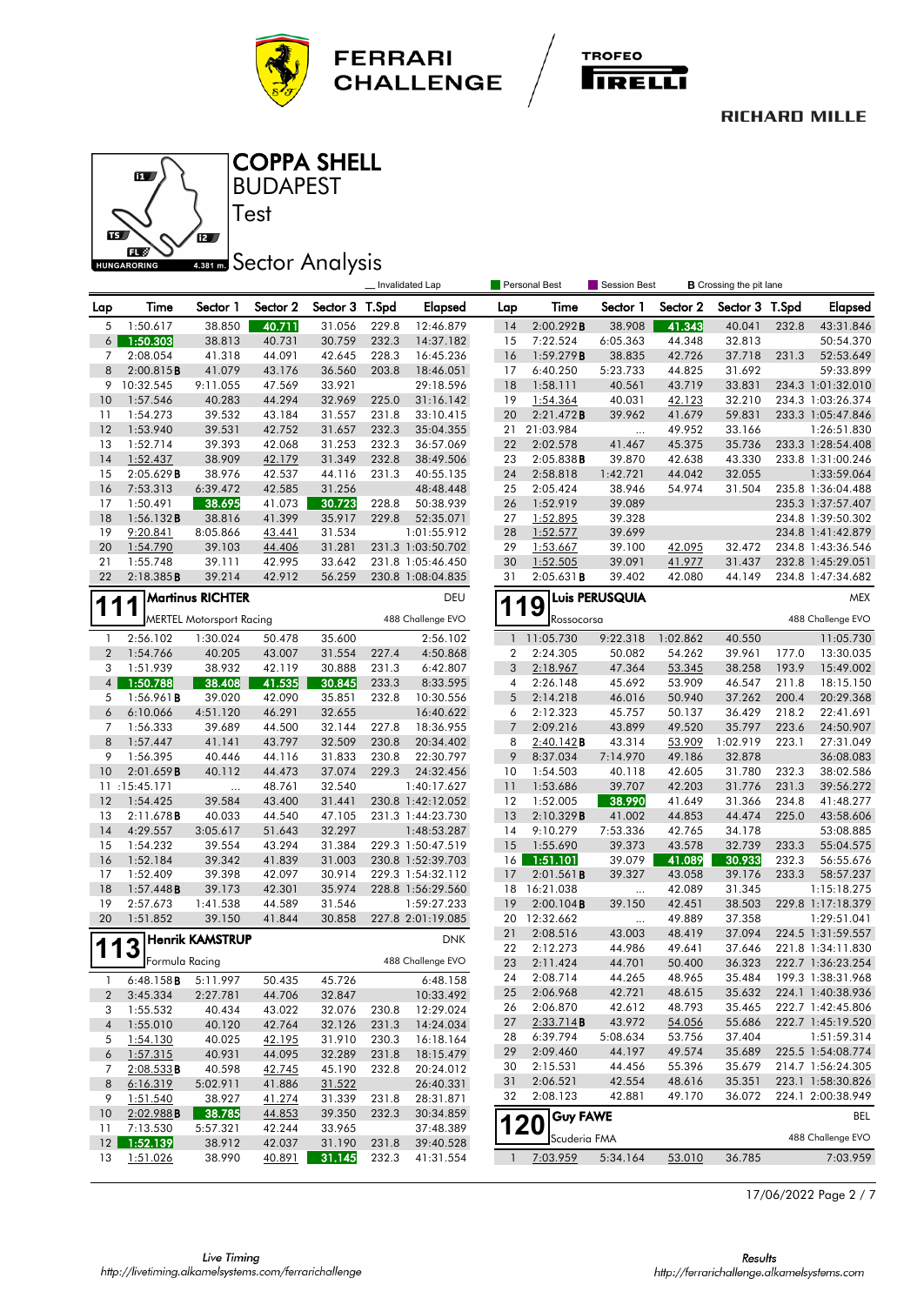





**BUDAPEST** COPPA SHELL

Test

# **Sector Analysis**

|                |                      |                          |                  |                  |                | Invalidated Lap        |                  | Personal Best        | Session Best<br><b>B</b> Crossing the pit lane |                  |                  |                |                        |
|----------------|----------------------|--------------------------|------------------|------------------|----------------|------------------------|------------------|----------------------|------------------------------------------------|------------------|------------------|----------------|------------------------|
| Lap            | Time                 | Sector 1                 | Sector 2         | Sector 3 T.Spd   |                | <b>Elapsed</b>         | Lap              | Time                 | Sector 1                                       | Sector 2         | Sector 3 T.Spd   |                | <b>Elapsed</b>         |
| $\overline{2}$ | 2:05.685             | 46.135                   | 45.674           | 33.876           | 187.5          | 9:09.644               | 20               | 2:51.114B            | 1:07.439                                       | 48.124           | 55.551           |                | 1:08:46.577            |
| 3              | 1:56.146             | 40.414                   | 43.985           | 31.747           | 229.8          | 11:05.790              | 21               | 23:34.926            | $\ddotsc$                                      | 48.514           | 32.212           |                | 1:32:21.503            |
| 4              | 1:57.907             | 39.881                   | 46.758           | 31.268           | 233.8          | 13:03.697              | 22               | 1:52.761             | 39.453                                         | 42.075           | 31.233           |                | 229.8 1:34:14.264      |
| 5              | 1:54.798             | 39.742                   | 43.304           | 31.752           | 237.9          | 14:58.495              | 23               | 1:53.671             | 40.368                                         | 42.050           | 31.253           |                | 231.3 1:36:07.935      |
| 6              | 1:53.020             | 39.230                   | 42.219           | 31.571           | 235.8          | 16:51.515              | 24               | 1:51.750             | 38.910                                         | 41.674           | 31.166           |                | 231.8 1:37:59.685      |
| $\overline{7}$ | 2:06.806B            | 40.886                   | 43.282           | 42.638           | 235.8          | 18:58.321              | 25               | 2:21.322B            | 46.795                                         | 48.837           | 45.690           |                | 220.4 1:40:21.007      |
| 8              | 6:03.415             | 4:47.028                 | 44.140           | 32.247           |                | 25:01.736              | 26               | 4:34.845             | 3:20.522                                       | 42.904           | 31.419           |                | 1:44:55.852            |
| 9              | 1:57.389             | 39.591                   | 45.914           | 31.884           | 234.3          | 26:59.125              | 27               | 1:51.389             | 38.630                                         | 41.894           | 30.865           |                | 232.3 1:46:47.241      |
| 10             | 1:55.565             | 39.851                   | 43.696           | 32.018           | 235.3          | 28:54.690              | 28               | 1:52.074             | 39.072                                         | 42.082           | 30.920           |                | 233.8 1:48:39.315      |
| 11             | 1:54.326             | 39.172                   | 42.958           | 32.196           | 235.3          | 30:49.016              | 29               | 1:52.242             | 39.158                                         | 42.190           | 30.894           |                | 233.8 1:50:31.557      |
| $12 \,$        | 1:56.365             | 39.664                   | 44.999           | 31.702           | 233.3          | 32:45.381              | 30               | 1:52.072             | 38.611                                         | 42.354           | 31.107           |                | 233.3 1:52:23.629      |
| 13             | 2:06.373B            | 39.114                   | 43.074           | 44.185           | 235.8          | 34:51.754              | 31               | 1:52.304             | 38.708                                         | 42.458           | 31.138           |                | 232.3 1:54:15.933      |
| 14             | 11:52.262            | $\ddotsc$                | 43.308           | 32.329           |                | 46:44.016              | 32               | 2:01.357             | 39.074                                         | 50.452           | 31.831           |                | 232.3 1:56:17.290      |
| 15             | 1:54.347             | 39.060                   | 43.491           | 31.796           | 236.3          | 48:38.363              | 33               | 2:14.638B            | 45.705                                         | 43.943           | 44.990           |                | 164.9 1:58:31.928      |
| 16             | 1:52.238             | 38.841                   | 42.053           | 31.344           | 235.3          | 50:30.601              |                  |                      | <b>Joakim OLANDER</b>                          |                  |                  |                | SWE                    |
| 17<br>18       | 1:53.126<br>1:53.063 | 38.994<br>38.886         | 42.669           | 31.463<br>31.683 | 235.3          | 52:23.727              |                  | 26                   | Scuderia Autoropa                              |                  |                  |                | 488 Challenge EVO      |
| 19             | 1:53.292             | 39.114                   | 42.494<br>42.494 | 31.684           | 234.8<br>235.3 | 54:16.790<br>56:10.082 |                  |                      |                                                |                  |                  |                |                        |
| 20             | 2:14.848B            | 39.206                   | 43.325           | 52.317           | 235.3          | 58:24.930              | $\mathbf{1}$     | 4:22.035             | 2:53.477                                       | 52.504           | 36.054           |                | 4:22.035               |
| 21             | 28:07.448            |                          | 47.240           | 32.989           |                | 1:26:32.378            | $\boldsymbol{2}$ | 2:02.901             | 43.204                                         | 45.989           | 33.708           | 226.9          | 6:24.936               |
| 22             | 1:54.694             | <br>38.792               | 44.355           | 31.547           |                | 235.3 1:28:27.072      | 3                | 2:02.736             | 41.282                                         | 48.224           | 33.230           | 228.8          | 8:27.672               |
| 23             | 1:52.081             | 38.476                   | 42.642           | 30.963           |                | 236.3 1:30:19.153      | 4                | 1:56.902<br>1:54.271 | 40.810                                         | 43.810<br>42.566 | 32.282           | 229.3          | 10:24.574              |
| 24             | 1:54.210             | 39.620                   | 42.860           | 31.730           |                | 238.4 1:32:13.363      | 5<br>6           | 1:53.885             | 39.823<br>39.394                               | 42.915           | 31.882<br>31.576 | 233.8<br>234.3 | 12:18.845<br>14:12.730 |
| 25             | 1:55.167             | 39.470                   | 42.607           | 33.090           |                | 235.3 1:34:08.530      | 7                | 1:54.384             | 40.135                                         | 42.590           | 31.659           | 233.8          | 16:07.114              |
| 26             | 1:54.053             | 39.144                   | 43.362           | 31.547           |                | 235.8 1:36:02.583      | 8                | 1:56.910             | 40.241                                         | 44.494           | 32.175           | 233.3          | 18:04.024              |
| 27             | 1:53.608             | 38.964                   | 43.235           | 31.409           |                | 236.8 1:37:56.191      | 9                | 1:53.077             | 39.713                                         | 42.072           | 31.292           | 234.8          | 19:57.101              |
| 28             | 1:53.503             | 39.152                   | 42.984           | 31.367           |                | 236.3 1:39:49.694      | 10               | 2:00.050B            | 39.589                                         | 42.996           | 37.465           | 234.3          | 21:57.151              |
| 29             | 2:24.358B            | 46.161                   | 48.679           | 49.518           |                | 201.1 1:42:14.052      | 11               | 18:37.236            | $\ldots$                                       | 47.299           | 32.209           |                | 40:34.387              |
| 30             | 6:13.368             | 4:50.513                 | 48.644           | 34.211           |                | 1:48:27.420            | 12               | 1:52.320             | 39.443                                         | 42.019           | 30.858           | 231.8          | 42:26.707              |
| 31             | 1:53.516             | 38.980                   | 42.954           | 31.582           |                | 232.8 1:50:20.936      | 13               | 1:51.372             | 38.786                                         | 41.433           | 31.153           | 233.3          | 44:18.079              |
| 32             | 1:54.162             | 39.619                   | 43.110           | 31.433           |                | 235.8 1:52:15.098      | 14               | 1:50.263             | 38.426                                         | 41.106           | 30.731           | 233.3          | 46:08.342              |
| 33             | 1:53.958             | 38.781                   | 43.867           | 31.310           |                | 234.3 1:54:09.056      | 15               | 1:58.307B            | 38.866                                         | 41.257           | 38.184           | 232.8          | 48:06.649              |
| 34             | 1:53.756             | 39.024                   | 43.128           | 31.604           |                | 234.8 1:56:02.812      | 16               | 30:56.287            | $\ddotsc$                                      | 43.636           | 31.205           |                | 1:19:02.936            |
| 35             | 1:53.793             | 39.052                   | 43.295           | 31.446           |                | 234.8 1:57:56.605      | 17               | 1:53.334             | 38.803                                         | 43.194           | 31.337           |                | 232.3 1:20:56.270      |
| 36             | 1:53.689             | 39.184                   | 42.867           | 31.638           |                | 234.8 1:59:50.294      | 18               | 1:51.318             | 38.862                                         | 41.375           | 31.081           |                | 233.3 1:22:47.588      |
| 37             | 2:14.352B            | 39.244                   | 43.346           | 51.762           |                | 235.3 2:02:04.646      | 19               | 2:03.736B            | 38.704                                         | 44.042           | 40.990           |                | 233.3 1:24:51.324      |
|                |                      | <b>Peter CHRISTENSEN</b> |                  |                  |                | <b>DNK</b>             | 20               | 12:31.681            | $\ldots$                                       | 43.808           | 32.145           |                | 1:37:23.005            |
| 121            |                      |                          |                  |                  |                |                        | 21               | 1:57.375             | 39.725                                         | 45.289           | 32.361           |                | 228.8 1:39:20.380      |
|                | Formula Racing       |                          |                  |                  |                | 488 Challenge EVO      | 22               | 1:53.199             | 39.384                                         | 42.259           | 31.556           |                | 229.8 1:41:13.579      |
| 1              | 8:02.889B            | 6:26.068                 | 50.615           | 46.206           |                | 8:02.889               | 23               | 1:52.681             | 39.005                                         | 42.319           | 31.357           |                | 229.8 1:43:06.260      |
| $\overline{2}$ | 4:28.298             | 3:08.954                 | 46.664           | 32.680           |                | 12:31.187              | 24               | 2:03.938B            | 39.392                                         | 44.625           | 39.921           |                | 230.8 1:45:10.198      |
| 3              | 1:57.161             | 40.688                   | 43.751           | 32.722           | 229.3          | 14:28.348              | 25               | 4:00.103             | 2:44.592                                       | 43.757           | 31.754           |                | 1:49:10.301            |
| $\overline{4}$ | $2:13.345$ <b>B</b>  | 41.010                   | 48.282           | 44.053           | 229.8          | 16:41.693              | 26               | 1:52.498             | 38.916                                         | 42.274           | 31.308           |                | 233.8 1:51:02.799      |
| 5              | 8:30.017             | 7:04.655                 | 50.884           | 34.478           |                | 25:11.710              | 27               | 1:51.865             | 38.924                                         | 41.749           | 31.192           |                | 232.8 1:52:54.664      |
| 6              | 1:56.720             | 40.330                   | 44.388           | 32.002           | 228.3          | 27:08.430              | 28               | 1:51.485             | 38.905                                         | 41.581           | 30.999           |                | 231.3 1:54:46.149      |
| 7              | 1:55.812             | 39.385                   | 44.752           | 31.675           | 228.3          | 29:04.242              | 29               | 1:52.873             | 38.717                                         | 42.692           | 31.464           |                | 233.3 1:56:39.022      |
| 8              | 1:53.170             | 39.444                   | 41.936           | 31.790           | 230.8          | 30:57.412              | 30               | 1:52.087             | 38.879                                         | 42.153           | 31.055           |                | 232.3 1:58:31.109      |
| 9              | 1:53.365             | 39.598                   | 42.006           | 31.761           | 229.8          | 32:50.777              | 31               | 1:58.548B            | 39.337                                         | 42.168           | 37.043           |                | 232.8 2:00:29.657      |
| 10             | 2:26.029B            | 48.695                   | 51.434           | 45.900           | 194.2          | 35:16.806              |                  |                      | Tommy LINDROTH                                 |                  |                  |                | SWE                    |
| 11             | 8:23.833             | 7:00.866                 | 48.651           | 34.316           |                | 43:40.639              | 1                | 27                   | <b>Baron Motorsport</b>                        |                  |                  |                | 488 Challenge EVO      |
| 12             | 2:01.900<br>1:59.387 | 41.607                   | 47.267           | 33.026           | 225.9          | 45:42.539              |                  |                      |                                                |                  |                  |                |                        |
| 13<br>14       | 1:56.872             | 40.806<br>40.634         | 46.277<br>44.127 | 32.304<br>32.111 | 227.8<br>231.3 | 47:41.926<br>49:38.798 | 1                | 9:39.320             | 8:16.604                                       | 49.006           | 33.710           |                | 9:39.320               |
| 15             | 1:55.104             | 39.686                   | 43.526           | 31.892           | 230.8          | 51:33.902              | $\boldsymbol{2}$ | 2:02.240             | 41.451                                         | 46.718           | 34.071           | 229.3          | 11:41.560              |
| 16             | 1:55.368             | 40.314                   | 42.882           | 32.172           | 228.8          | 53:29.270              | 3                | 2:16.153B            | 41.085                                         | 47.234           | 47.834           | 218.2          | 13:57.713              |
| 17             | 1:54.386             | 39.574                   | 43.011           | 31.801           | 229.8          | 55:23.656              | $\sqrt{4}$       | 5:16.599             | 4:01.868                                       | 43.161           | 31.570           |                | 19:14.312              |
| 18             | 2:17.030B            | 45.510                   | 48.022           | 43.498           | 214.3          | 57:40.686              | 5                | 1:51.786             | 39.222                                         | 41.411           | 31.153           | 230.3          | 21:06.098              |
| 19             | 8:14.777B            | 6:32.258                 | 44.688           | 57.831           |                | 1:05:55.463            | $6 \mid$         | 1:51.289             | 39.150                                         | 41.183           | 30.956           | 228.8          | 22:57.387              |

17/06/2022 Page 3 / 7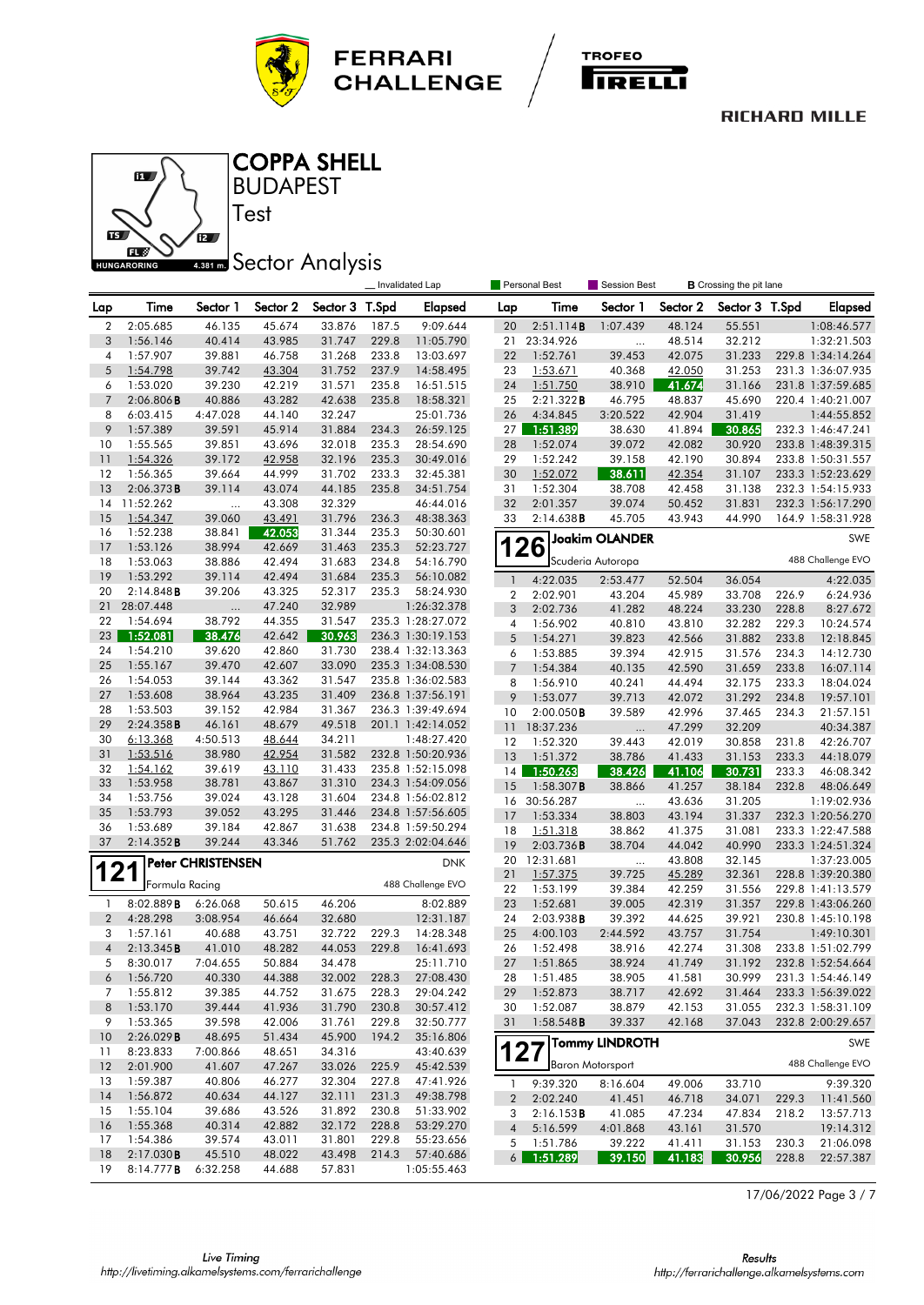





**BUDAPEST** COPPA SHELL

Test

## **ABB1 mm** Sector Analysis

|                |                             |                             |                                 |                  |       | Invalidated Lap                  |                  | Personal Best        | Session Best             |                  | <b>B</b> Crossing the pit lane |                |                        |
|----------------|-----------------------------|-----------------------------|---------------------------------|------------------|-------|----------------------------------|------------------|----------------------|--------------------------|------------------|--------------------------------|----------------|------------------------|
| Lap            | Time                        | Sector 1                    | Sector 2                        | Sector 3 T.Spd   |       | <b>Elapsed</b>                   | Lap              | Time                 | Sector 1                 | Sector 2         | Sector 3 T.Spd                 |                | <b>Elapsed</b>         |
| 7              | 2:08.478B                   | 42.481                      | 43.203                          | 42.794           | 228.8 | 25:05.865                        | $\mathbf{1}$     | 4:25.993             | 2:51.018                 | 58.508           | 36.467                         |                | 4:25.993               |
| 8              | 15:04.207                   |                             | 47.876                          | 32.557           |       | 40:10.072                        | $\boldsymbol{2}$ | 2:04.036             | 42.743                   | 48.168           | 33.125                         | 226.9          | 6:30.029               |
| 9              | 1:57.112                    | 40.513                      | 44.603                          | 31.996           | 227.4 | 42:07.184                        | 3                | 1:54.140             | 39.600                   | 42.877           | 31.663                         | 227.4          | 8:24.169               |
| 10             | 1:56.897                    | 40.301                      | 44.527                          | 32.069           | 229.3 | 44:04.081                        | 4                | 1:52.841             | 39.356                   | 42.410           | 31.075                         | 229.8          | 10:17.010              |
| 11             | 1:56.018                    | 40.153                      | 43.995                          | 31.870           | 230.3 | 46:00.099                        | 5                | 2:26.136B            | 49.468                   | 51.303           | 45.365                         | 230.8          | 12:43.146              |
| 12             | 1:55.676                    | 39.556                      | 44.120                          | 32.000           | 229.8 | 47:55.775                        | 6                | 5:52.749             | 4:26.378                 | 51.030           | 35.341                         |                | 18:35.895              |
| 13             | 1:55.078                    | 39.648                      | 43.600                          | 31.830           | 230.3 | 49:50.853                        | $7\overline{ }$  | 2:07.597             | 43.973                   | 49.075           | 34.549                         | 213.4          | 20:43.492              |
| 14             | 1:56.071                    | 39.838                      | 44.014                          | 32.219           | 230.3 | 51:46.924                        | 8                | 2:06.068             | 42.468                   | 48.692           | 34.908                         | 211.4          | 22:49.560              |
| 15             | 1:55.233                    | 39.956                      | 43.857                          | 31.420           | 229.3 | 53:42.157                        | 9                | 2:09.346             | 44.259                   | 48.742           | 36.345                         | 226.4          | 24:58.906              |
| 16             | 1:55.458                    | 39.852                      | 43.469                          | 32.137           | 229.8 | 55:37.615                        | 10               | 2:06.294             | 41.440                   | 50.305           | 34.549                         | 227.8          | 27:05.200              |
| 17             | 1:55.951                    | 40.070                      | 44.093                          | 31.788           | 230.3 | 57:33.566                        | 11               | 2:01.845             | 41.479                   | 47.402           | 32.964                         | 230.3          | 29:07.045              |
| 18             | 2:00.991                    | 43.063                      | 44.664                          | 33.264           | 230.3 | 59:34.557                        | 12               | 1:59.748             | 40.890                   | 46.572           | 32.286                         | 231.3          | 31:06.793              |
| 19             | 1:54.400                    | 39.731                      | 43.125                          | 31.544           |       | 230.8 1:01:28.957                | 13               | 2:23.246B            | 45.539                   | 55.077           | 42.630                         | 231.8          | 33:30.039              |
| 20             | 1:53.683                    | 39.420                      | 42.825                          | 31.438<br>31.790 |       | 230.8 1:03:22.640                | 14               | 19:32.102            | $\ddotsc$                | 48.678           | 34.101                         |                | 53:02.141              |
| 21<br>22       | 1:54.486                    | 39.429                      | 43.267<br>48.022                |                  |       | 230.3 1:05:17.126                | 15<br>16         | 2:04.664             | 41.206                   | 48.240<br>48.973 | 35.218                         | 226.4          | 55:06.805              |
| 23             | 2:17.341B<br>36:29.508      | 39.644                      | 47.458                          | 49.675<br>33.559 |       | 229.8 1:07:34.467<br>1:44:03.975 | 17               | 2:04.575<br>2:00.071 | 41.836<br>41.026         | 46.237           | 33.766<br>32.808               | 230.3<br>228.3 | 57:11.380<br>59:11.451 |
| 24             | 1:59.451                    | <br>40.354                  | 46.085                          | 33.012           |       | 225.0 1:46:03.426                | 18               | 2:20.064B            | 40.781                   | 51.292           | 47.991                         |                | 230.3 1:01:31.515      |
| 25             | 1:59.286                    | 40.463                      | 44.572                          | 34.251           |       | 225.5 1:48:02.712                | 19               | 5:48.151             | 4:22.687                 | 48.379           | 37.085                         |                | 1:07:19.666            |
| 26             | 1:57.978                    | 41.284                      | 44.391                          | 32.303           |       | 224.1 1:50:00.690                | 20               | 3:02.286B            | 57.394                   | 57.038           | 1:07.854                       |                | 189.8 1:10:21.952      |
| 27             | 1:56.031                    | 39.992                      | 43.662                          | 32.377           |       | 228.3 1:51:56.721                | 21               | 6:03.382             | 4:39.075                 | 50.270           | 34.037                         |                | 1:16:25.334            |
| 28             | 1:58.604                    | 40.259                      | 43.806                          | 34.539           |       | 227.4 1:53:55.325                | 22               | 2:01.130             | 41.184                   | 46.886           | 33.060                         |                | 224.5 1:18:26.464      |
| 29             | 1:55.462                    | 40.170                      | 43.247                          | 32.045           |       | 228.8 1:55:50.787                | 23               | 1:58.656             | 40.729                   | 45.802           | 32.125                         |                | 227.4 1:20:25.120      |
| 30             | 1:55.194                    | 39.959                      | 43.198                          | 32.037           |       | 227.8 1:57:45.981                | 24               | 1:58.171             | 40.352                   | 45.250           | 32.569                         |                | 229.8 1:22:23.291      |
| 31             | 1:54.544                    | 39.711                      | 42.790                          | 32.043           |       | 226.9 1:59:40.525                | 25               | 1:57.144             | 40.452                   | 44.430           | 32.262                         |                | 228.8 1:24:20.435      |
| 32             | 1:54.880                    | 39.771                      | 43.149                          | 31.960           |       | 227.8 2:01:35.405                | 26               | 2:24.827B            | 43.336                   | 54.035           | 47.456                         |                | 231.3 1:26:45.262      |
|                |                             |                             |                                 |                  |       |                                  | 27               | 15:44.485            | $\ldots$                 | 51.168           | 33.099                         |                | 1:42:29.747            |
|                | 136                         | <b>Alexander NUSSBAUMER</b> |                                 |                  |       | <b>AUT</b>                       | 28               | 1:53.260             | 39.536                   | 42.512           | 31.212                         |                | 228.8 1:44:23.007      |
|                |                             |                             | Gohm Motorsport - Herter Racing |                  |       | 488 Challenge EVO                | 29               | 1:52.237             | 39.299                   | 41.852           | 31.086                         |                | 231.8 1:46:15.244      |
| 1              | 2:37.582B                   | 1:03.962                    | 48.527                          | 45.093           |       | 2:37.582                         | 30               | 2:20.032B            | 44.736                   | 51.428           | 43.868                         |                | 227.4 1:48:35.276      |
|                | 2:03:22.423                 |                             | 42.874                          | 31.484           |       | 1:06:00.005                      | 31               | 6:21.847B            | 4:44.972                 | 50.976           | 45.899                         |                | 1:54:57.123            |
| 3              | 2:07.788B                   | 38.969                      | 41.839                          | 46.980           |       | 228.8 1:08:07.793                |                  |                      | <b>Werner GENTER</b>     |                  |                                |                | DEU                    |
| $\overline{4}$ | 7:23.121                    | 6:08.145                    | 43.155                          | 31.821           |       | 1:15:30.914                      | <b>150</b>       |                      |                          |                  |                                |                |                        |
| 5              | 1:53.493                    | 40.070                      | 42.327                          | 31.096           |       | 224.1 1:17:24.407                |                  |                      | Moll Sportwagen Hannover |                  |                                |                | 488 Challenge EVO      |
| 6              | 1:51.219                    | 39.146                      | 41.178                          | 30.895           |       | 227.8 1:19:15.626                | $\mathbf{1}$     | 8:17.721             | 6:53.359                 | 49.817           | 34.545                         |                | 8:17.721               |
| 7              | 1:53.921                    | 39.461                      | 43.544                          | 30.916           |       | 227.4 1:21:09.547                | $\overline{2}$   | 2:24.501B            | 45.036                   | 49.132           | 50.333                         | 215.1          | 10:42.222              |
| 8              | 1:50.707                    | 38.878                      | 41.051                          | 30.778           |       | 225.5 1:23:00.254                | 3                | 6:55.065             | 5:36.932                 | 45.335           | 32.798                         |                | 17:37.287              |
| 9              | 2:00.414B                   | 39.237                      | 42.749                          | 38.428           |       | 226.4 1:25:00.668                | $\sqrt{4}$       | 1:55.378             | 41.834                   | 42.254           | 31.290                         | 196.0          | 19:32.665              |
| 10             | 4:48.429                    | 3:31.548                    | 43.946                          | 32.935           |       | 1:29:49.097                      | 5                | 1:52.198             | 39.750                   | 41.404           | 31.044                         | 229.3          | 21:24.863              |
| 11             | 1:56.393                    | 40.397                      | 43.407                          | 32.589           |       | 229.3 1:31:45.490                | 6 <sup>1</sup>   | 1:52.913             | 39.515                   | 42.229           | 31.169                         | 228.8          | 23:17.776              |
| 12             | 1:55.442                    | 39.793                      | 43.280                          | 32.369           |       | 229.3 1:33:40.932                | 7                | 2:10.266B            | 39.535                   | 42.598           | 48.133                         | 228.8          | 25:28.042              |
| 13             | 1:56.154                    | 40.034                      | 44.352                          | 31.768           |       | 229.8 1:35:37.086                | 8                | 10:38.365            | 9:20.890                 | 45.195           | 32.280                         |                | 36:06.407              |
| 14             | 1:56.288                    | 40.032                      | 44.137                          | 32.119           |       | 231.3 1:37:33.374                | 9                | 1:56.347             | 40.388                   | 43.104           | 32.855                         | 228.3          | 38:02.754              |
| 15             | $2:08.372$ B                | 40.096                      | 43.809                          | 44.467           |       | 228.8 1:39:41.746                | 10               | 1:56.521             | 41.278                   | 43.196           | 32.047                         | 225.0          | 39:59.275              |
| 16             | 4:29.412                    | 3:13.275                    | 44.227                          | 31.910           |       | 1:44:11.158                      | 11               | 1:55.467             | 39.704                   | 43.293           | 32.470                         | 229.3          | 41:54.742              |
| 17             | 1:55.058                    | 39.547                      | 43.525                          | 31.986           |       | 228.3 1:46:06.216                | 12               | 2:00.642             | 44.058                   | 44.612           | 31.972                         | 230.8          | 43:55.384              |
| 18             | 1:55.737                    | 39.857                      | 42.893                          | 32.987           |       | 227.8 1:48:01.953                | 13               | 2:16.871B            | 40.875                   | 47.955           | 48.041                         | 230.3          | 46:12.255              |
| 19             | 1:56.906                    | 40.037                      | 43.877                          | 32.992           |       | 230.3 1:49:58.859                | 14               | 7:58.765             | 6:42.420                 | 43.939           | 32.406                         |                | 54:11.020              |
| 20             | 1:54.733                    | 39.382                      | 43.386                          | 31.965           |       | 230.3 1:51:53.592                | 15               | 1:56.129             | 40.334                   | 43.493           | 32.302                         | 225.9          | 56:07.149              |
| 21             | 1:54.892                    | 39.658                      | 43.051                          | 32.183           |       | 228.8 1:53:48.484                | 16               | 2:03.984             | 40.295                   | 49.794           | 33.895                         | 228.3          | 58:11.133              |
| 22             | 1:55.769                    | 39.757                      | 43.297                          | 32.715           |       | 229.3 1:55:44.253                | 17               | 1:55.670             | 40.497                   | 42.901           | 32.272                         |                | 224.1 1:00:06.803      |
| 23             | 1:55.221                    | 40.417                      | 43.035                          | 31.769           |       | 222.7 1:57:39.474                | 18               | 1:55.651             | 40.231                   | 43.091           | 32.329                         |                | 227.4 1:02:02.454      |
| 24             | 1:55.366                    | 39.551                      | 43.766                          | 32.049           |       | 230.8 1:59:34.840                | 19               | $2:08.300$ B         | 40.261                   | 44.652           | 43.387                         |                | 226.9 1:04:10.754      |
| 25             | 1:55.828                    | 39.723                      | 43.872                          | 32.233           |       | 229.3 2:01:30.668                | 20               | 16:23.905            | $\cdots$                 | 51.916           | 34.335                         |                | 1:20:34.659            |
|                |                             | <b>Pino FRASCARO</b>        |                                 |                  |       | ITA                              | 21               | 1:57.146             | 41.195                   | 43.425           | 32.526                         |                | 223.6 1:22:31.805      |
|                | <b>140</b><br>Kessel Racing |                             |                                 |                  |       | 488 Challenge EVO                | 22               | 1:55.228             | 40.400                   | 42.789           | 32.039                         |                | 225.5 1:24:27.033      |
|                |                             |                             |                                 |                  |       |                                  | 23               | 1:55.303             | 40.063                   | 43.319           | 31.921                         |                | 226.9 1:26:22.336      |
|                |                             |                             |                                 |                  |       |                                  | 24               | 1:55.853             | 41.096                   | 42.791           | 31.966                         |                | 227.4 1:28:18.189      |

17/06/2022 Page 4 / 7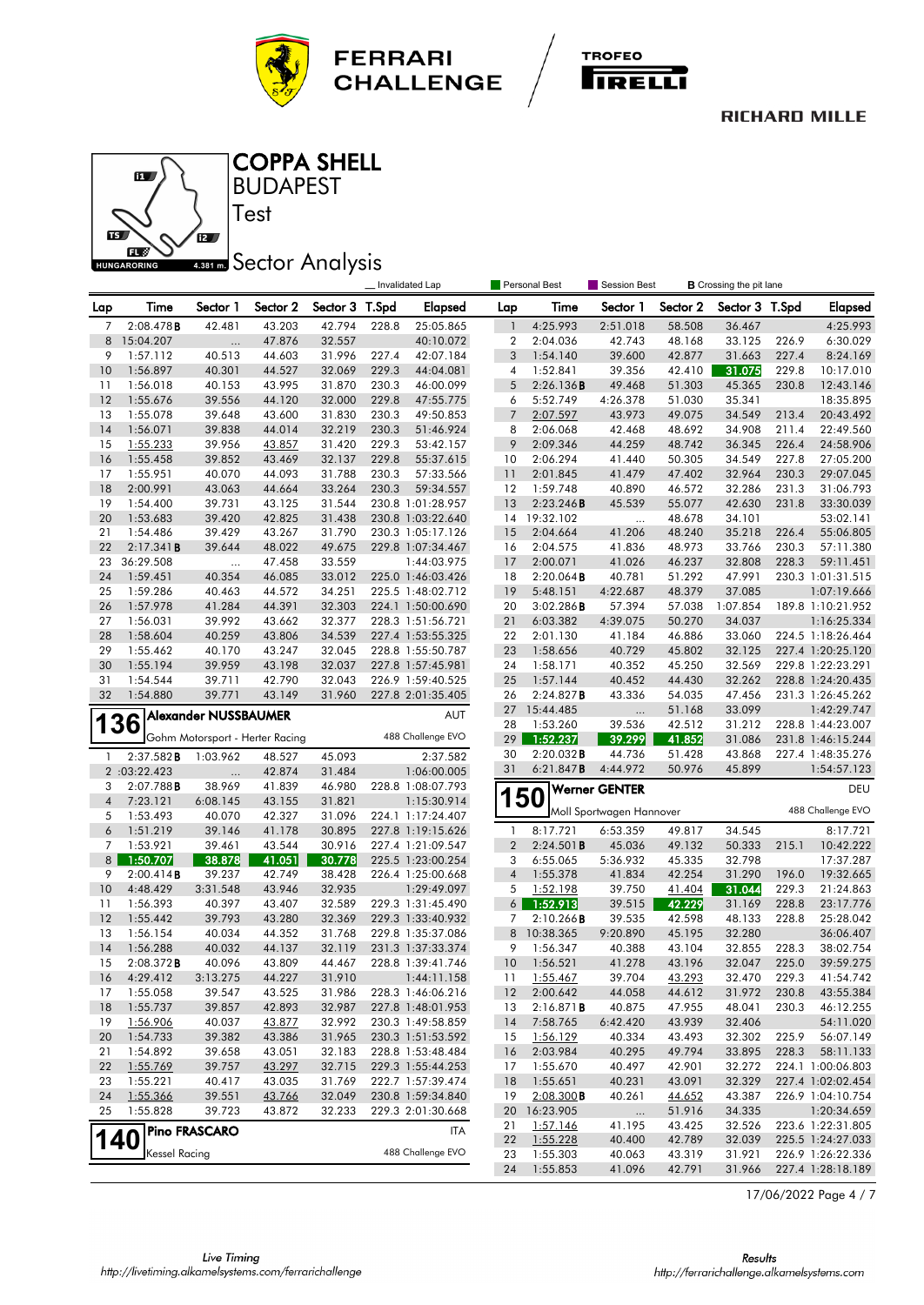





### **BUDAPEST** COPPA SHELL

Test

# **Sector Analysis**

|                |                      |                       |                  |                  |                | Invalidated Lap        | Personal Best<br>Session Best |                       |                    |                  | <b>B</b> Crossing the pit lane |       |                          |
|----------------|----------------------|-----------------------|------------------|------------------|----------------|------------------------|-------------------------------|-----------------------|--------------------|------------------|--------------------------------|-------|--------------------------|
| Lap            | Time                 | Sector 1              | Sector 2         | Sector 3 T.Spd   |                | <b>Elapsed</b>         | Lap                           | Time                  | Sector 1           | Sector 2         | Sector 3 T.Spd                 |       | <b>Elapsed</b>           |
| 25             | 1:54.325             | 39.865                | 42.559           | 31.901           |                | 226.9 1:30:12.514      | 3                             | 2:05.193              | 43.620             | 47.910           | 33.663                         | 231.3 | 7:17.808                 |
| 26             | 1:53.907             | 39.851                | 42.615           | 31.441           |                | 228.8 1:32:06.421      | 4                             | 2:01.167              | 42.244             | 45.655           | 33.268                         | 229.3 | 9:18.975                 |
| 27             | 2:21.969B            | 48.981                | 46.955           | 46.033           |                | 222.7 1:34:28.390      | 5                             | 2:00.194              | 40.605             | 46.488           | 33.101                         | 231.3 | 11:19.169                |
| 28             | 7:11.668             | 5:55.105              | 44.455           | 32.108           |                | 1:41:40.058            | 6                             | 2:12.051B             | 41.154             | 44.864           | 46.033                         | 229.8 | 13:31.220                |
| 29             | 1:57.201             | 40.157                | 43.327           | 33.717           |                | 227.4 1:43:37.259      | $\overline{7}$                | 4:37.656              | 3:11.655           | 50.554           | 35.447                         |       | 18:08.876                |
| 30             | 1:55.845             | 41.048                | 43.096           | 31.701           |                | 222.2 1:45:33.104      | 8                             | 1:59.464              | 43.000             | 44.089           | 32.375                         | 229.3 | 20:08.340                |
| 31             | 1:54.559             | 40.013                | 42.843           | 31.703           |                | 228.3 1:47:27.663      | 9                             | 1:55.670              | 40.440             | 43.308           | 31.922                         | 231.3 | 22:04.010                |
| 32             | 1:55.761             | 39.365                | 43.148           | 33.248           |                | 230.8 1:49:23.424      | 10                            | 1:56.749              | 40.302             | 43.754           | 32.693                         | 231.3 | 24:00.759                |
| 33             | 1:56.784             | 41.717                | 42.990           | 32.077           |                | 201.1 1:51:20.208      | 11                            | 1:58.110              | 41.082             | 44.227           | 32.801                         | 228.3 | 25:58.869                |
| 34             | 1:54.581             | 39.589                | 42.798           | 32.194           |                | 229.3 1:53:14.789      | 12                            | 1:56.097              | 40.120             | 43.587           | 32.390                         | 230.3 | 27:54.966                |
| 35             | 1:55.238             | 39.940                | 42.870           | 32.428           |                | 227.8 1:55:10.027      | 13                            | 1:57.174              | 40.136             | 44.050           | 32.988                         | 229.8 | 29:52.140                |
| 36             | 1:54.386             | 39.641                | 42.951           | 31.794           |                | 229.3 1:57:04.413      | 14                            | 2:09.412B             | 40.465             | 44.989           | 43.958                         | 229.3 | 32:01.552                |
| 37             | 2:06.903B            | 39.658                | 43.724           | 43.521           |                | 229.8 1:59:11.316      | 15                            | 4:03.357              | 2:46.256           | 44.720           | 32.381                         |       | 36:04.909                |
|                |                      | <b>Matthias MOSER</b> |                  |                  |                | DEU                    | 16                            | 1:55.980              | 40.148             | 43.584           | 32.248                         | 231.8 | 38:00.889                |
| 159            |                      |                       |                  |                  |                | 488 Challenge EVO      | 17                            | 1:55.144              | 40.057             | 43.209           | 31.878                         | 230.8 | 39:56.033                |
|                | Baron Motorsport     |                       |                  |                  |                |                        | 18                            | 1:57.192              | 40.569             | 44.189           | 32.434                         | 231.3 | 41:53.225                |
| $\mathbf{1}$   | 3:49.238             | 2:29.245              | 46.287           | 33.706           |                | 3:49.238               | 19                            | 2:00.844              | 44.188             | 43.513           | 33.143                         | 231.3 | 43:54.069                |
| 2              | 1:54.880             | 42.104                | 41.763           | 31.013           | 206.5          | 5:44.118               | 20<br>21                      | 2:08.244B<br>6:48.703 | 40.932<br>5:27.722 | 44.887<br>47.813 | 42.425<br>33.168               | 231.8 | 46:02.313<br>52:51.016   |
| 3              | 1:52.364             | 39.752                | 41.302           | 31.310           | 234.8          | 7:36.482               | 22                            | 1:52.848              | 39.188             | 42.353           | 31.307                         | 232.8 | 54:43.864                |
| 4              | 1:50.428             | 39.212                | 40.795           | 30.421           | 233.8          | 9:26.910               | 23                            | 1:51.587              | 38.680             | 41.984           | 30.923                         | 234.3 | 56:35.451                |
| 5              | 2:02.942B            | 38.418                | 41.151           | 43.373           | 235.3          | 11:29.852              | 24                            | 1:51.521              | 39.125             | 41.175           | 31.221                         | 231.3 | 58:26.972                |
| $\overline{7}$ | 6 17:26.774          | $\ldots$<br>40.631    | 42.363           | 30.989           |                | 28:56.626<br>30:49.588 | 25                            | 1:50.755              | 38.605             | 41.166           | 30.984                         |       | 234.8 1:00:17.727        |
| 8              | 1:52.962<br>1:51.748 |                       | 41.542<br>41.526 | 30.789           | 233.8<br>233.3 |                        | 26                            | 1:51.379              | 38.897             | 41.460           | 31.022                         |       | 233.8 1:02:09.106        |
| 9              | 1:50.094             | 39.462<br>38.729      | 40.574           | 30.760<br>30.791 | 233.8          | 32:41.336<br>34:31.430 | 27                            | 9:46.083B             | 43.032             | 48.516           | 8:14.535                       |       | 234.3 1:11:55.189        |
| 10             | 2:04.896B            | 38.439                | 44.071           | 42.386           | 234.8          | 36:36.326              | 28                            | 11:50.330             | $\ldots$           | 46.398           | 33.816                         |       | 1:23:45.519              |
| 11             | 6:08.424             | 4:52.329              | 44.108           | 31.987           |                | 42:44.750              | 29                            | 1:58.479              | 41.420             | 45.028           | 32.031                         |       | 226.4 1:25:43.998        |
| 12             | 1:53.957             | 39.427                | 42.605           | 31.925           | 230.3          | 44:38.707              | 30                            | 1:54.113              | 39.752             | 42.677           | 31.684                         |       | 230.3 1:27:38.111        |
| 13             | 1:54.120             | 39.822                | 42.597           | 31.701           | 231.3          | 46:32.827              | 31                            | 1:53.602              | 39.837             | 42.348           | 31.417                         |       | 229.8 1:29:31.713        |
| 14             | 1:52.994             | 39.185                | 41.988           | 31.821           | 230.8          | 48:25.821              | 32                            | 1:52.476              | 39.213             | 41.893           | 31.370                         |       | 230.3 1:31:24.189        |
| 15             | 1:57.280             | 39.673                | 45.149           | 32.458           | 229.3          | 50:23.101              | 33                            | 1:52.666              | 39.468             | 41.912           | 31.286                         |       | 230.8 1:33:16.855        |
| 16             | 2:06.893B            | 39.851                | 42.842           | 44.200           | 227.8          | 52:29.994              | 34                            | 2:12.109B             | 41.421             | 44.580           | 46.108                         |       | 230.8 1:35:28.964        |
| 17             | 6:02.777             | 4:47.264              | 43.314           | 32.199           |                | 58:32.771              | 35                            | 3:55.110              | 2:40.750           | 42.863           | 31.497                         |       | 1:39:24.074              |
| 18             | 1:55.295             | 39.697                | 43.371           | 32.227           |                | 225.9 1:00:28.066      | 36                            | 1:51.244              | 38.607             | 41.382           | 31.255                         |       | 234.3 1:41:15.318        |
| 19             | 1:56.054             | 40.121                | 43.510           | 32.423           |                | 225.5 1:02:24.120      | 37                            | 1:51.700              | 38.755             | 41.904           | 31.041                         |       | 230.8 1:43:07.018        |
| 20             | 1:56.817             | 39.587                | 44.850           | 32.380           |                | 225.9 1:04:20.937      | 38                            | 1:53.223              | 39.119             | 42.513           | 31.591                         |       | 232.8 1:45:00.241        |
| 21             | 1:54.356             | 39.815                | 42.515           | 32.026           |                | 225.5 1:06:15.293      | 39                            | 1:52.963              | 39.968             | 41.912           | 31.083                         |       | 231.8 1:46:53.204        |
| 22             | 2:22.136B            | 39.670                | 50.595           | 51.871           |                | 226.9 1:08:37.429      | 40                            | 1:51.519              | 38.857             | 41.651           | 31.011                         |       | 233.8 1:48:44.723        |
| 23             | 16:56.880            |                       | 44.755           | 33.185           |                | 1:25:34.309            | 41                            | 1:53.290              | 39.634             | 42.465           | 31.191                         |       | 232.3 1:50:38.013        |
| 24             | 1:55.256             | 39.735                | 43.393           | 32.128           |                | 225.0 1:27:29.565      | 42                            | 1:52.696              | 39.117             | 42.255           | 31.324                         |       | 233.3 1:52:30.709        |
| 25             | 2:10.989B            | 39.894                | 48.645           | 42.450           |                | 228.8 1:29:40.554      | 43                            | 1:54.379              | 39.941             | 42.746           | 31.692                         |       | 229.8 1:54:25.088        |
| 26             | 5:51.781             | 4:29.570              | 48.366           | 33.845           |                | 1:35:32.335            | 44                            | 2:25.311B             | 44.425             | 53.672           | 47.214                         |       | 231.3 1:56:50.399        |
| 27             | 1:58.452             | 41.317                | 44.823           | 32.312           |                | 225.9 1:37:30.787      |                               |                       | <b>Renè MATERA</b> |                  |                                |       | CZE                      |
| 28             | 2:07.777B            | 39.685                | 42.732           | 45.360           |                | 228.3 1:39:38.564      |                               | 163<br>Scuderia Praha |                    |                  |                                |       | 488 Challenge EVO        |
| 29             | 2:11.665             | 58.054                | 42.306           | 31.305           |                | 1:41:50.229            |                               |                       |                    |                  |                                |       |                          |
| 30             | 1:51.930             | 38.895                | 41.724           | 31.311           |                | 229.3 1:43:42.159      |                               | 1 22:16.607           | $\cdots$           | 46.969           | 32.723                         |       | 22:16.607                |
| 31             | 1:53.942             | 39.234                | 42.639           | 32.069           |                | 228.3 1:45:36.101      | $\overline{2}$                | 1:48.957              | 38.091             | 40.544           | 30.322                         | 235.8 | 24:05.564                |
| 32             | 1:54.463             | 39.105                | 43.916           | 31.442           |                | 228.3 1:47:30.564      | 3                             | 2:13.396              | 47.802             | 52.051           | 33.543                         | 237.4 | 26:18.960                |
| 33             | 1:53.193             | 38.927                | 41.709           | 32.557           |                | 230.3 1:49:23.757      |                               | 4 1:48.220            | 38.023             | 40.004           | 30.193                         | 236.8 | 28:07.180                |
| 34             | 1:53.475             | 39.661                | 42.271           | 31.543           |                | 227.4 1:51:17.232      | 5                             | 2:04.575B             | 38.854             | 42.813           | 42.908                         | 237.4 | 30:11.755                |
| 35             | 1:52.573             | 39.081                | 41.795           | 31.697           |                | 227.4 1:53:09.805      |                               | 6 23:52.646           | $\cdots$           | 1:01.354         | 39.911                         |       | 54:04.401                |
| 36             | 2:15.694B            | 43.775                | 49.374           | 42.545           |                | 226.4 1:55:25.499      | 7                             | 2:04.099B             | 38.371             | 40.438<br>50.528 | 45.290<br>33.713               | 234.3 | 56:08.500<br>1:02:38.551 |
| 161            |                      | <b>Thomas GOSTNER</b> |                  |                  |                | <b>ITA</b>             | 8<br>9                        | 6:30.051<br>1:50.381  | 5:05.810<br>38.130 | 40.195           | 32.056                         |       | 235.8 1:04:28.932        |
|                | CDP - MP Racing      |                       |                  |                  |                | 488 Challenge EVO      | 10                            | 1:48.436              | 37.980             | 40.011           | 30.445                         |       | 235.8 1:06:17.368        |
|                | 2:56.329             |                       |                  |                  |                |                        | 11                            | 2:25.621B             | 43.050             | 48.260           | 54.311                         |       | 227.8 1:08:42.989        |
| 1              |                      | 1:20.519              | 56.967           | 38.843           |                | 2:56.329               |                               |                       |                    |                  |                                |       |                          |
| 2              | 2:16.286             | 48.874                | 52.941           | 34.471           | 168.0          | 5:12.615               |                               |                       |                    |                  |                                |       |                          |

17/06/2022 Page 5 / 7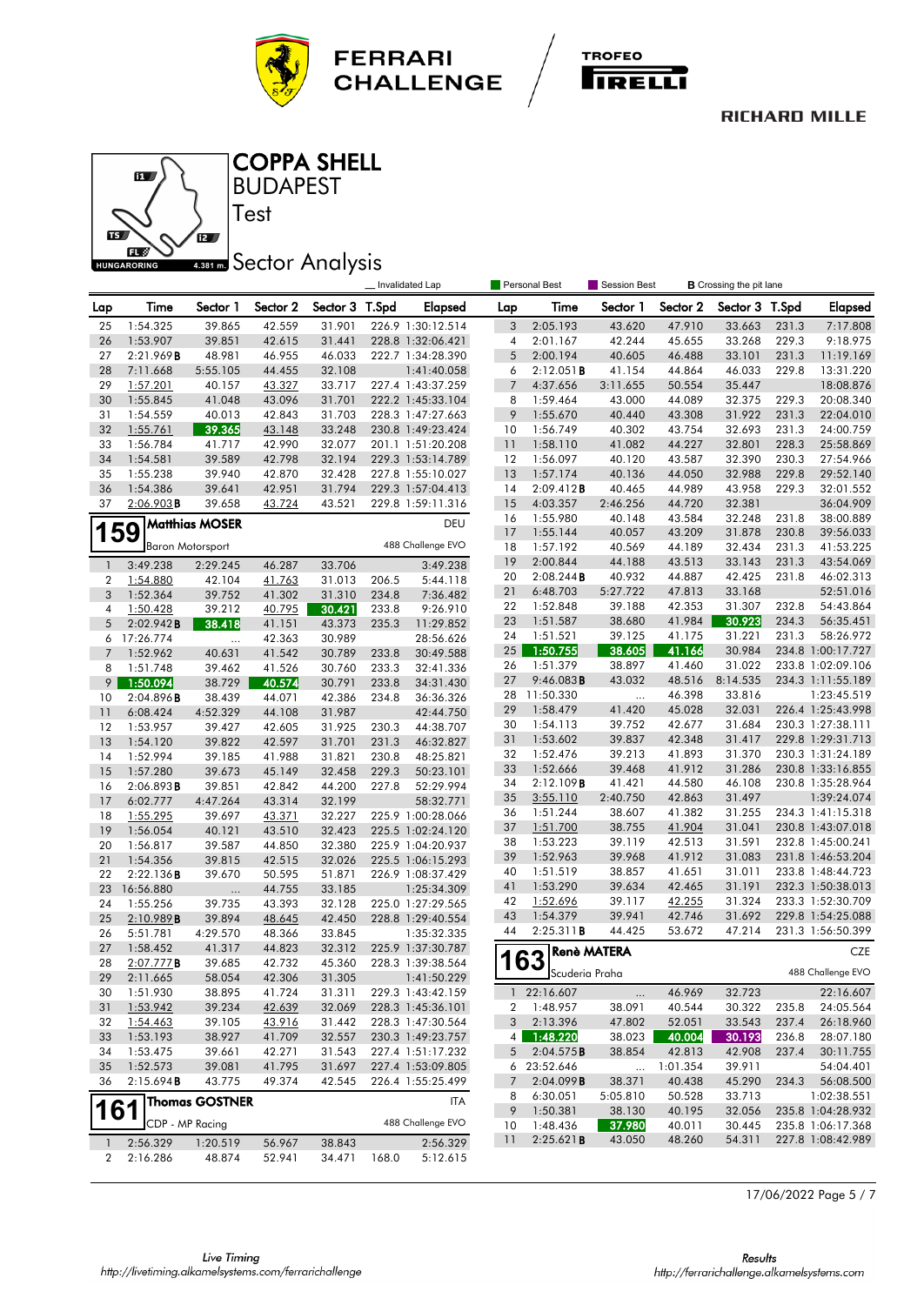





### **BUDAPEST** COPPA SHELL

Test

## **ABB1 mm** Sector Analysis

|                |                       |                               |                  |                  |                | Invalidated Lap        | Personal Best<br>Session Best<br><b>B</b> Crossing the pit lane |                      |                               |                  |                  |       |                                  |
|----------------|-----------------------|-------------------------------|------------------|------------------|----------------|------------------------|-----------------------------------------------------------------|----------------------|-------------------------------|------------------|------------------|-------|----------------------------------|
| Lap            | Time                  | Sector 1                      | Sector 2         | Sector 3 T.Spd   |                | <b>Elapsed</b>         | Lap                                                             | Time                 | Sector 1                      | Sector 2         | Sector 3 T.Spd   |       | <b>Elapsed</b>                   |
|                |                       | Fons SCHELTEMA                |                  |                  |                | <b>NLD</b>             | 21                                                              | 7:43.430             | 6:11.704                      | 56.540           | 35.186           |       | 59:45.695                        |
| 177            |                       |                               |                  |                  |                |                        | 22                                                              | 1:55.743             | 40.440                        | 43.349           | 31.954           |       | 228.3 1:01:41.438                |
|                | Kessel Racing         |                               |                  |                  |                | 488 Challenge EVO      | 23                                                              | 1:51.074             | 38.690                        | 41.516           | 30.868           |       | 232.8 1:03:32.512                |
| 1              | 9:45.904B             | 8:27.517                      | 42.869           | 35.518           |                | 9:45.904               | 24                                                              | 1:51.392             | 39.147                        | 41.183           | 31.062           |       | 234.3 1:05:23.904                |
| $\overline{2}$ | 3:12.839              | 2:01.274                      | 40.832           | 30.733           |                | 12:58.743              | 25                                                              | 1:51.191             | 38.658                        | 41.233           | 31.300           |       | 232.3 1:07:15.095                |
| 3              | 1:48.963              | 38.408                        | 39.865           | 30.690           | 232.3          | 14:47.706              | 26                                                              | 2:54.747B            | 59.466                        | 58.335           | 56.946           |       | 189.8 1:10:09.842                |
| $\overline{4}$ | 1:48.639              | 38.132                        | 40.055           | 30.452           | 232.3          | 16:36.345              | 27<br>28                                                        | 7:23.980<br>1:50.355 | 6:09.354<br>38.703            | 43.130<br>41.067 | 31.496<br>30.585 |       | 1:17:33.822<br>232.3 1:19:24.177 |
| 5              | 2:00.814B             | 38.260                        | 43.246           | 39.308           | 231.8          | 18:37.159              | 29                                                              | 2:02.390             | 47.508                        | 43.560           | 31.322           |       | 233.3 1:21:26.567                |
| 6              | 6:41.944              | 5:04.548                      | 59.477           | 37.919           |                | 25:19.103              | 30                                                              | 1:52.638             | 38.709                        | 42.344           | 31.585           |       | 231.3 1:23:19.205                |
| 7<br>8         | 2:00.586<br>1:54.755  | 42.010                        | 45.881           | 32.695<br>31.956 | 224.1<br>228.3 | 27:19.689<br>29:14.444 | 31                                                              | 1:50.984             | 38.805                        | 41.231           | 30.948           |       | 231.8 1:25:10.189                |
| 9              | 1:52.719              | 39.788<br>39.561              | 43.011<br>41.570 | 31.588           | 231.3          | 31:07.163              | 32                                                              | 2:03.430B            | 39.043                        | 42.868           | 41.519           |       | 233.8 1:27:13.619                |
| 10             | 1:55.866              | 39.851                        | 42.560           | 33.455           | 224.5          | 33:03.029              | 33                                                              | 5:18.716             | 4:02.006                      | 42.472           | 34.238           |       | 1:32:32.335                      |
| 11             | 1:53.295              | 39.110                        | 42.773           | 31.412           | 231.8          | 34:56.324              | 34                                                              | 1:49.669             | 37.994                        | 40.663           | 31.012           |       | 234.3 1:34:22.004                |
| 12             | 2:05.345B             | 39.445                        | 43.382           | 42.518           | 231.3          | 37:01.669              | 35                                                              | 1:53.127             | 38.089                        | 42.638           | 32.400           |       | 234.8 1:36:15.131                |
| 13             | 7:54.027              | 6:32.991                      | 48.318           | 32.718           |                | 44:55.696              | 36                                                              | 1:49.180             | 37.949                        | 40.759           | 30.472           |       | 234.3 1:38:04.311                |
| 14             | 1:54.893              | 39.765                        | 43.322           | 31.806           | 230.3          | 46:50.589              | 37                                                              | 1:53.559B            | 39.160                        | 41.363           | 33.036           |       | 234.8 1:39:57.870                |
| 15             | 1:52.368              | 39.408                        | 41.798           | 31.162           | 232.3          | 48:42.957              | 38                                                              | 8:02.920             | 6:29.571                      | 55.304           | 38.045           |       | 1:48:00.790                      |
| 16             | 1:52.023              | 39.698                        | 41.293           | 31.032           | 230.3          | 50:34.980              | 39                                                              | 2:09.092             | 46.886                        | 48.234           | 33.972           |       | 216.4 1:50:09.882                |
| 17             | 1:52.794              | 40.191                        | 41.355           | 31.248           | 229.3          | 52:27.774              | 40                                                              | 1:50.256             | 38.980                        | 40.802           | 30.474           |       | 231.8 1:52:00.138                |
| 18             | 1:52.791              | 39.463                        | 41.912           | 31.416           | 226.9          | 54:20.565              | 41                                                              | 1:53.451             | 38.917                        | 42.039           | 32.495           |       | 233.8 1:53:53.589                |
| 19             | 1:53.020              | 39.744                        | 41.793           | 31.483           | 231.3          | 56:13.585              | 42                                                              | 1:50.252             | 38.344                        | 40.938           | 30.970           |       | 231.3 1:55:43.841                |
| 20             | $2:04.963$ B          | 39.291                        | 42.844           | 42.828           | 231.3          | 58:18.548              | 43                                                              | 1:49.757             | 38.339                        | 40.647           | 30.771           |       | 231.3 1:57:33.598                |
| 21             | 26:50.483             |                               | 49.415           | 33.858           |                | 1:25:09.031            | 44                                                              | 2:03.191B            | 38.592                        | 41.829           | 42.770           |       | 232.8 1:59:36.789                |
| 22             | 1:52.861              | 39.392                        | 42.237           | 31.232           |                | 228.8 1:27:01.892      |                                                                 |                      | <b>Maurizio PITORRI</b>       |                  |                  |       | ITA                              |
| 23             | 1:50.927              | 38.861                        | 41.434           | 30.632           |                | 230.3 1:28:52.819      |                                                                 | 81                   |                               |                  |                  |       | 488 Challenge EVO                |
| 24             | 1:50.629              | 38.713                        | 41.165           | 30.751           |                | 231.3 1:30:43.448      |                                                                 | CDP - Best Lap       |                               |                  |                  |       |                                  |
| 25             | 1:51.044              | 38.612                        | 41.349           | 31.083           |                | 230.8 1:32:34.492      | $\mathbf{1}$                                                    | 5:09.896             | 3:38.060                      | 54.409           | 37.427           |       | 5:09.896                         |
| 26             | 1:57.387              | 39.193                        | 42.391           | 35.803           |                | 230.8 1:34:31.879      | $\boldsymbol{2}$                                                | 2:04.662             | 43.458                        | 47.408           | 33.796           | 203.0 | 7:14.558                         |
| 27             | 1:51.903              | 38.830                        | 41.513           | 31.560           |                | 230.8 1:36:23.782      | 3                                                               | 2:02.476             | 41.864                        | 46.997           | 33.615           | 226.4 | 9:17.034                         |
| 28             | 1:58.870              | 40.122                        | 42.737           | 36.011           |                | 221.3 1:38:22.652      | $\overline{\mathcal{A}}$                                        | 2:00.826             | 40.753                        | 47.157           | 32.916           | 229.3 | 11:17.860                        |
| 29             | 1:52.195              | 38.727                        | 41.873           | 31.595           |                | 231.3 1:40:14.847      | 5                                                               | 4:02.811B            | 1:00.658                      | 1:30.417         | 1:31.736         | 231.3 | 15:20.671                        |
| 30<br>31       | 1:52.155<br>2:15.233B | 39.500<br>38.815              | 41.488<br>47.753 | 31.167<br>48.665 |                | 229.3 1:42:07.002      | 6<br>$\overline{7}$                                             | 9:08.792<br>2:01.529 | 7:46.939<br>42.221            | 47.298<br>46.208 | 34.555<br>33.100 | 231.8 | 24:29.463<br>26:30.992           |
|                |                       |                               |                  |                  |                | 230.8 1:44:22.235      | 8                                                               | 2:14.163B            | 40.470                        | 45.710           | 47.983           | 228.8 | 28:45.155                        |
| 178            |                       | <b>Axel SARTINGEN</b>         |                  |                  |                | DEU                    |                                                                 | 9 :06:11.809         |                               | 51.169           | 34.866           |       | 1:34:56.964                      |
|                |                       | Lueg Sportivo - Herter Racing |                  |                  |                | 488 Challenge EVO      | 10                                                              | 2:02.803             | <br>41.947                    | 46.943           | 33.913           |       | 221.8 1:36:59.767                |
| $\mathbf{1}$   | 3:22.341B             | 1:58.503                      | 45.920           | 37.918           |                | 3:22.341               | 11                                                              | 2:00.883             | 41.162                        | 46.711           | 33.010           |       | 223.6 1:39:00.650                |
| $\overline{2}$ | 4:37.864              | 3:23.800                      | 42.792           | 31.272           |                | 8:00.205               | 12                                                              | 1:57.465             | 40.232                        | 44.207           | 33.026           |       | 230.8 1:40:58.115                |
| 3              | 1:51.320              | 39.308                        | 41.162           | 30.850           | 227.4          | 9:51.525               | 13                                                              | 1:56.530             | 40.027                        | 44.265           | 32.238           |       | 230.8 1:42:54.645                |
| 4              | 1:50.294              | 38.624                        | 40.789           | 30.881           | 231.3          | 11:41.819              | 14                                                              | 2:11.752B            | 40.417                        | 45.720           | 45.615           |       | 231.3 1:45:06.397                |
| 5              | 1:52.936              | 38.826                        | 43.114           | 30.996           | 232.3          | 13:34.755              | 15                                                              | 4:30.158B            | 2:46.314                      | 53.540           | 50.304           |       | 1:49:36.555                      |
| 6              | 1:51.969              | 39.338                        | 41.430           | 31.201           | 230.8          | 15:26.724              |                                                                 |                      | <b>Christian HERDT-WIPPER</b> |                  |                  |       | DEU                              |
| $\overline{7}$ | 1:51.202              | 39.032                        | 41.131           | 31.039           | 228.3          | 17:17.926              |                                                                 | 83                   |                               |                  |                  |       |                                  |
| 8              | 1:51.820              | 39.055                        | 41.585           | 31.180           | 228.3          | 19:09.746              |                                                                 |                      | Saggio München                |                  |                  |       | 488 Challenge EVO                |
| 9              | 2:05.429B             | 39.054                        | 45.330           | 41.045           | 228.3          | 21:15.175              | 1                                                               | 4:28.385             | 2:59.169                      | 53.014           | 36.202           |       | 4:28.385                         |
| 10             | 6:26.057              | 5:08.956                      | 45.426           | 31.675           |                | 27:41.232              | $\overline{2}$                                                  | 1:59.214             | 42.757                        | 44.294           | 32.163           | 226.4 | 6:27.599                         |
| 11             | 1:49.875              | 38.511                        | 40.750           | 30.614           | 231.8          | 29:31.107              | 3                                                               | 1:57.344             | 39.491                        | 44.458           | 33.395           | 229.3 | 8:24.943                         |
| 12             | 1:50.654              | 38.357                        | 41.552           | 30.745           | 232.3          | 31:21.761              | $\overline{\mathcal{A}}$                                        | 1:57.406             | 40.197                        | 45.028           | 32.181           | 228.8 | 10:22.349                        |
| 13             | 1:50.046              | 38.392                        | 40.980           | 30.674           | 231.8          | 33:11.807              | 5                                                               | 1:54.897             | 40.280                        | 42.883           | 31.734           | 228.8 | 12:17.246                        |
| 14             | 2:06.636B             | 41.468                        | 43.966           | 41.202           | 219.1          | 35:18.443              | 6                                                               | 1:54.565             | 39.831                        | 43.082           | 31.652           | 230.3 | 14:11.811                        |
| 15             | 6:39.421              | 5:10.465                      | 46.116           | 42.840           |                | 41:57.864              | 7                                                               | 1:54.678             | 39.693                        | 42.942           | 32.043           | 230.3 | 16:06.489                        |
| 16             | 2:04.958              | 41.424                        | 47.617           | 35.917           | 223.6          | 44:02.822              | 8                                                               | 1:58.606             | 39.837                        | 45.040           | 33.729           | 228.8 | 18:05.095                        |
| 17             | 1:54.007              | 39.611                        | 42.523           | 31.873           | 229.3          | 45:56.829              | 9                                                               | 1:54.324             | 39.609                        | 43.018           | 31.697           | 229.8 | 19:59.419                        |
| 18             | 1:52.473              | 39.162                        | 41.911           | 31.400           | 232.3          | 47:49.302              | 10                                                              | 1:55.622             | 39.452                        | 43.212           | 32.958           | 230.8 | 21:55.041                        |
| 19             | 1:53.509              | 39.390                        | 41.848           | 32.271           | 232.3          | 49:42.811              | 11                                                              | $2:03.130$ <b>B</b>  | 40.596                        | 44.586           | 37.948           | 230.3 | 23:58.171                        |
| 20             | 2:19.454B             | 40.386                        | 50.941           | 48.127           | 231.3          | 52:02.265              | 12                                                              | 6:11.358B            | 4:52.155                      | 41.724           | 37.479           |       | 30:09.529                        |

17/06/2022 Page 6 / 7